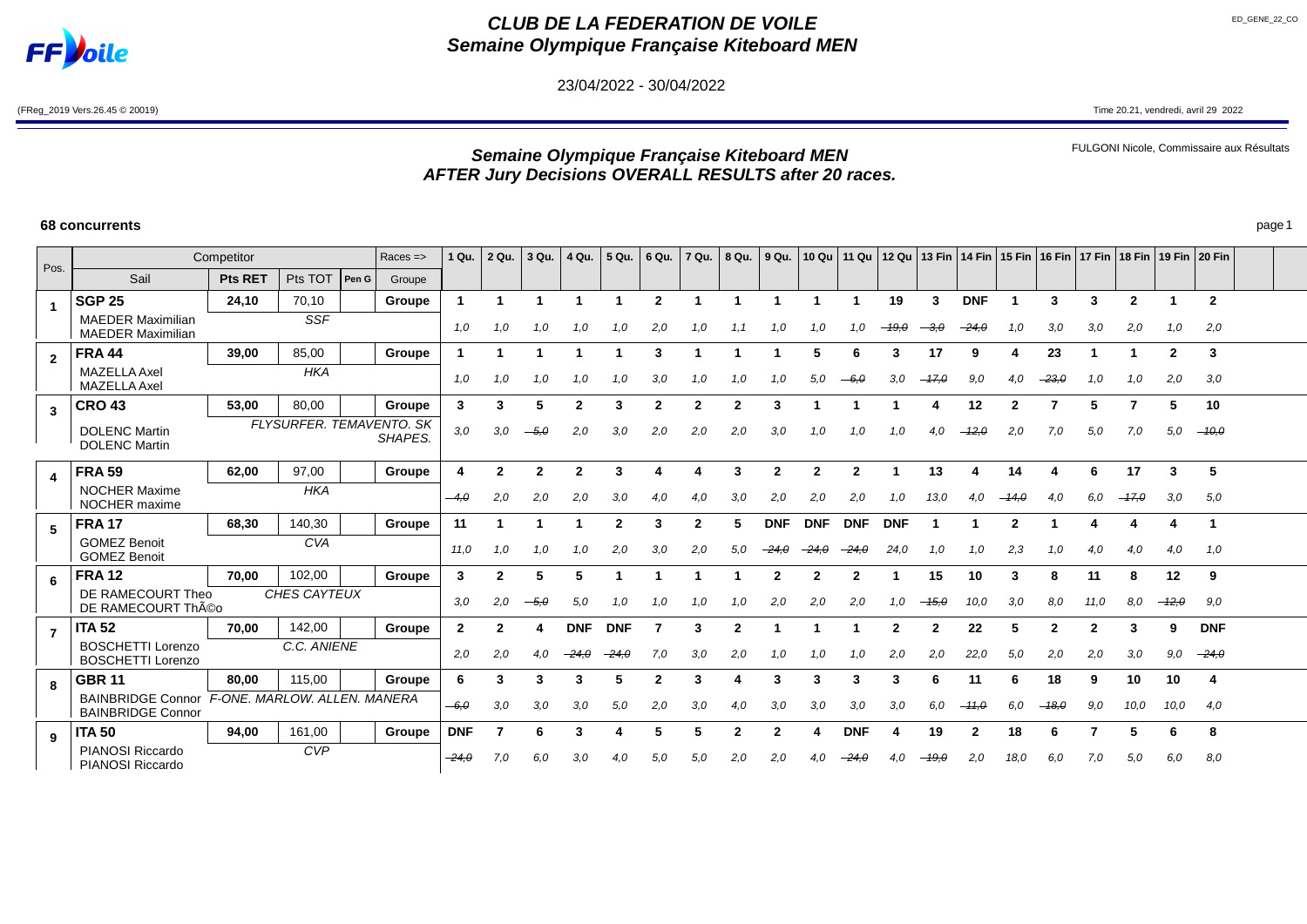| Pos. |                                                  | Competitor                     |                           |       | $Races = >$ | 1 Qu.          | 2 Qu. | 3 Qu.          | 4 Qu.        | 5 Qu.          | 6 Qu. | 7 Qu.        | 8 Qu.         |      |              |              |                |         |         | 9 Qu. │10 Qu │11 Qu │12 Qu │13 Fin │14 Fin │15 Fin │16 Fin │17 Fin │18 Fin │19 Fin │20 Fin |               |            |            |         |                |  |
|------|--------------------------------------------------|--------------------------------|---------------------------|-------|-------------|----------------|-------|----------------|--------------|----------------|-------|--------------|---------------|------|--------------|--------------|----------------|---------|---------|--------------------------------------------------------------------------------------------|---------------|------------|------------|---------|----------------|--|
|      | Sail                                             | <b>Pts RET</b>                 | Pts TOT                   | Pen G | Groupe      |                |       |                |              |                |       |              |               |      |              |              |                |         |         |                                                                                            |               |            |            |         |                |  |
| 10   | <b>GER 23</b>                                    | 107,00                         | 147,00                    |       | Groupe      | 3              | 6     | 8              | 4            | 11             | 6     | 5            | 5             |      | 4            |              | -5             | 8       | 5       | 9                                                                                          | 11            | 15         | 14         | 13      | $\overline{7}$ |  |
|      | <b>GRUBER Florian</b><br><b>GRUBER Florian</b>   | FLYSURFER, LEVITAZ, VOLKSWAGEN |                           |       | N           | 3,0            | 6.0   | 8,0            | 4,0          | $-11,0$        | 6.0   | 5,0          | 5,0           | 4.0  | 4,0          | 4,0          | 5,0            | 8.0     | 5,0     | 9.0                                                                                        | 11.0          | $-15,0$    | $-14.0$    | 13,0    | 7,0            |  |
| 11   | <b>GER 21</b>                                    | 114,00                         | 161,00                    |       | Groupe      | 4              | 5     | 3              | 3            | Δ              |       | 6            |               | 5    | 8            | 3            | $\overline{2}$ | 9       | 18      | 10                                                                                         | 13            | 21         | 11         | 16      | 12             |  |
|      | <b>MAUS Jannis</b><br><b>MAUS Jannis</b>         |                                | <b>FLYSURFER</b>          |       |             | 4,0            | 5,0   | 3,0            | 3,0          | 4.0            | 4,0   | 6,0          | 4.0           | 5,0  | $-8.0$       | 3,0          | 2,0            | 9,0     | $-18.0$ | 10,0                                                                                       | 13,0          | $-21,0$    | 11,0       | 16,0    | 12,0           |  |
| 12   | <b>CHN 55</b>                                    | 117,00                         | 176,00                    |       | Groupe      | $\overline{2}$ |       | 13             | 7            | $\overline{2}$ | -1    | $\mathbf{2}$ |               | 3    | 7            | 7            | 10             | 10      | 6       | 12                                                                                         | 22            | 17         | 18         | 8       | <b>DNF</b>     |  |
|      | <b>HUANG Qibin</b><br><b>HUANG Qibin</b>         |                                | <b>TARIFA BOARD.ASICS</b> |       |             | 2,0            | 4.0   | $-13,0$        | 7,0          | 2,0            | 1,0   | 2,0          | 1.0           | 3,0  | 7,0          | 7.0          | 10,0           | 10,0    | 6,0     | 12,0                                                                                       | $-22, \theta$ | 17.0       | 18,0       | 8,0     | $-24,0$        |  |
| 13   | <b>SLO 68</b>                                    | 126,00                         | 192,00                    |       | Groupe      | 1              |       | $\mathbf{2}$   | 4            | $\mathbf{2}$   | -1    | 4            | 8             |      | 7            | <b>DNF</b>   | 19             | 12      | 8       | 20                                                                                         | 17            | 10         | 6          | 22      | 17             |  |
|      | <b>VODISEK Toni</b><br><b>VODISEK Toni</b>       |                                |                           |       |             | 1,0            | 4,0   | 2,0            | 4,0          | 2,0            | 1,0   | 4,0          | 8,0           | 4,0  | 7,0          | -24,0        | 19,0           | 12,0    | 8,0     | $-20,0$                                                                                    | 17.0          | 10,0       | 6,0        | $-22,0$ | 17,0           |  |
| 14   | <b>MON2</b>                                      | 131,00                         | 175,00                    |       | Groupe      | 5              | 6     | 6              | 5            | 7              | 4     | 10           | Δ             | 5    | 6            | 3            | 5              | 14      | 17      | 7                                                                                          | 12            | 16         | 12         | 17      | 14             |  |
|      | <b>EHLEN Alexander</b><br><b>EHLEN Alexander</b> |                                | <b>YCM</b>                |       |             | 5.0            | 6.0   | 6,0            | 5,0          | 7.0            | 4.0   | $-10.0$      | 4.0           | 5,0  | 6,0          | 3.0          | 5.0            | 14.0    | $-17.0$ | 7.0                                                                                        | 12,0          | 16.0       | 12.0       | $-17,0$ | 14.0           |  |
| 15   | <b>FRA 15</b>                                    | 133,00                         | 188,00                    |       | Groupe      | 5              | 5     |                | 4            | 6              | 9     | 5            | 5             | 6    | 7            | 11           | 6              | 23      | 21      | 8                                                                                          | 15            | 14         | 9          | 19      | 6              |  |
|      | <b>LHEZ Arthur</b><br><b>LHEZ Arthur</b>         |                                | <b>HKA</b>                |       |             | 5,0            | 5,0   | 4.0            | 4.0          | 6.0            | 9.0   | 5,0          | 5.0           | 6.0  | 7.0          | $-11,0$      | 6.0            | $-23.0$ | $-21,0$ | 8.0                                                                                        | 15,0          | 14.0       | 9.0        | 19.0    | 6.0            |  |
| 16   | <b>FRA 45</b>                                    | 136.00                         | 199,00                    |       | Groupe      | <b>DNF</b>     | 3     | $\overline{2}$ | $\mathbf{2}$ | 3              | 8     | 8            | 13            | -7   | 10           | $\mathbf{2}$ | 6              | 20      | 3       | 13                                                                                         | 16            | 19         | 13         | 11      | 16             |  |
|      | <b>PARLIER Nicolas</b><br><b>PARLIER Nicolas</b> |                                | C V ARCACHON              |       |             | $-24, \theta$  | 3,0   | 2,0            | 2,0          | 3,0            | 8.0   | 8,0          | 13,0          | 7,0  | 10,0         | 2,0          | 6.0            | $-20,0$ | 3,0     | 13,0                                                                                       | 16.0          | $-19,0$    | 13,0       | 11,0    | 16.0           |  |
| 17   | <b>POL 32</b>                                    | 140.00                         | 201,00                    |       | Groupe      | 4              | 8     | 9              | 13           | 11             | 6     | 9            | 8             | 8    | 3            |              | $\overline{2}$ | 5       | 15      | <b>RET</b>                                                                                 | 10            | 8          | 15         | 15      | <b>DSQj</b>    |  |
|      | ZAKOWSKI Maksymilian<br>ZAKOWSKI Maksymilian     |                                | PZZ. OS AZS POZNAN        |       |             | 4.0            | 8,0   | 9,0            | $-43,0$      | 11,0           | 6,0   | 9,0          | 8,0           | 8,0  | 3,0          | 4.0          | 2,0            | 5,0     | 15,0    | $-24,0$                                                                                    | 10,0          | 8,0        | 15,0       | 15,0    | $-24,0$        |  |
| 18   | <b>BRA 64</b>                                    | 154,00                         | 211,00                    |       | Groupe      | 10             | 5     | 7              | 5            | 4              | 10    | 6            | 3             | 7    | 13           | 10           | 3              | 7       | 14      | 11                                                                                         | 19            | 22         | 22         | 14      | 19             |  |
|      | LOBO Bruno<br>LOBO Bruno                         |                                |                           |       |             | 10,0           | 5,0   | 7,0            | 5,0          | 4,0            | 10,0  | 6,0          | 3,0           | 7,0  | $-13,0$      | 10,0         | 3,0            | 7,0     | 14,0    | 11,0                                                                                       | 19,0          | $-22,0$    | $-22,0$    | 14,0    | 19,0           |  |
| 19   | <b>ISR 10</b>                                    | 155.00                         | 221,00                    |       | Groupe      | 6              | 10    | 11             | 11           | 7              | -7    | 8            | 9             |      | <b>DNF</b>   | 5            | 4              | 11      |         | 21                                                                                         | 9             | 12         | 19         | 21      | 15             |  |
|      | <b>AZULAY Dvir</b><br><b>AZULAY Dvir</b>         |                                |                           | 6.0   | 10,0        | 11.0           | 11.0  | 7.0            | 7.0          | 8,0            | 9.0   | 4.0          | $-24, \theta$ | 5.0  | 4.0          | 11.0         | 7.0            | $-21.0$ | 9,0     | 12.0                                                                                       | 19,0          | $-21,0$    | 15.0       |         |                |  |
| 20   | <b>USA 58</b>                                    | 175.00                         | 247,00                    |       | Groupe      | 7              | 6     | 3              | 6            | 6              | 10    | 7            | 6             | 6    | $\mathbf{2}$ | <b>DNF</b>   | 21             | 18      | 13      | 15                                                                                         | 5.            | <b>DNF</b> | <b>DNF</b> | 20      | <b>DNF</b>     |  |
|      | <b>EDEGRAN Markus</b><br><b>EDEGRAN Markus</b>   |                                | ST.FYC                    |       | 7.0         | 6,0            | 3,0   | 6,0            | 6.0          | 10,0           | 7.0   | 6.0          | 6,0           | 2,0  | $-24,0$      | 21,0         | 18,0           | 13,0    | 15,0    | 5.0                                                                                        | $-24.0$       | $-24.0$    | 20,0       | 24,0    |                |  |
| 21   | ISR <sub>1</sub>                                 | 177.00                         | 242,00                    |       | Groupe      | $\mathbf{2}$   |       | 10             | 8            | 5              | 15    | 3            | 3             | 15   | <b>DNF</b>   | 9            | 6              | 21      | 20      | 17                                                                                         | 14            | 18         | 16         | 18      | 11             |  |
|      | <b>ZARKA Dor</b><br><b>ZARKA Dor</b>             |                                | <b>EILAT SAILING CLUB</b> |       |             | 2.0            | 7.0   | 10,0           | 8,0          | 5,0            | 15,0  | 3,0          | 3.0           | 15.0 | $-24,0$      | 9.0          | 6.0            | $-21,0$ | $-20,0$ | 17.0                                                                                       | 14.0          | 18,0       | 16,0       | 18,0    | 11,0           |  |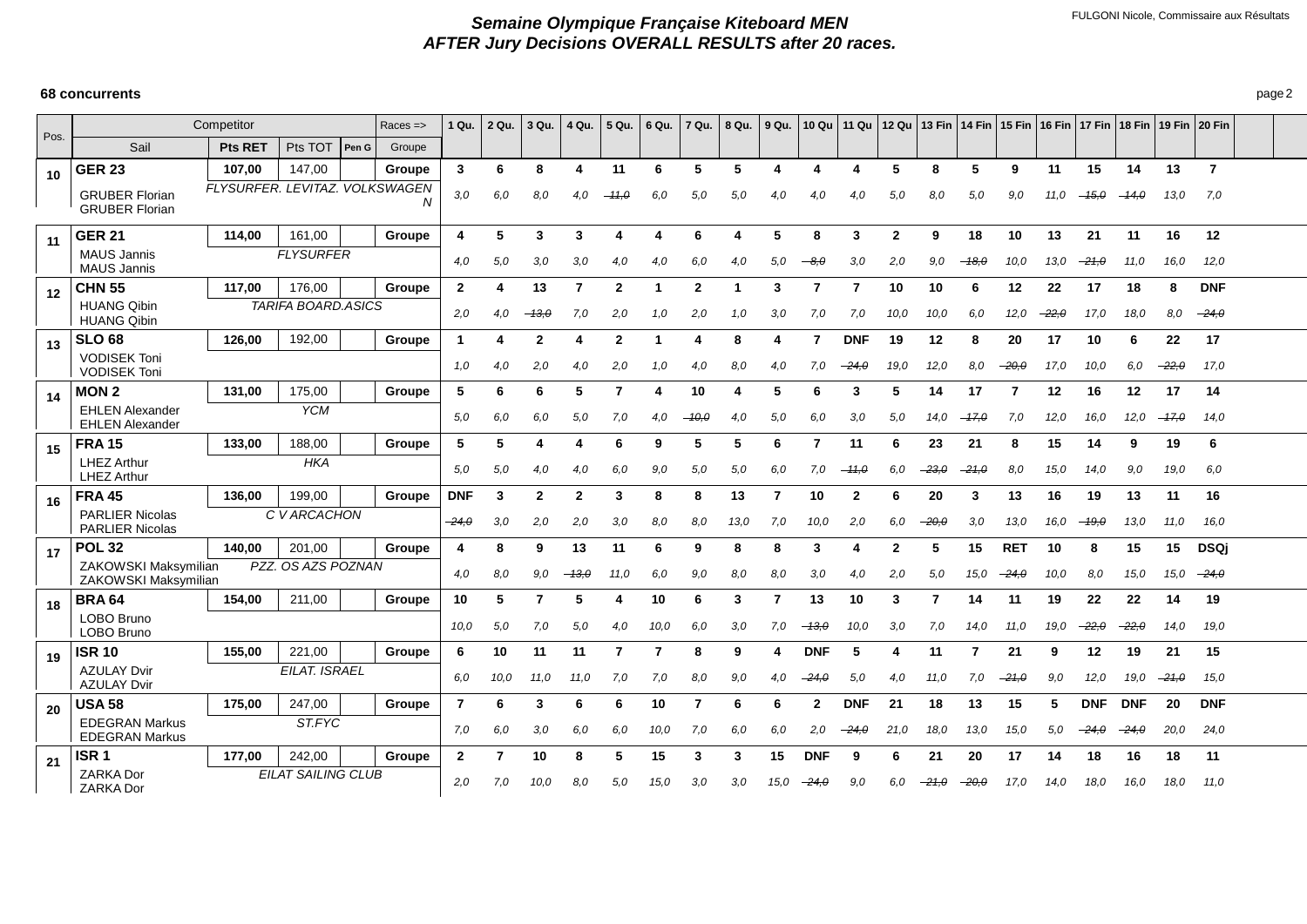|      |                                                                              | Competitor                       |                                |        | $Races = >$      | 1 Qu.          | 2 Qu.   | 3 Qu.   | 4 Qu.      | 5 Qu. | 6 Qu.          | 7 Qu.          | 8 Qu.      | 9 Qu.   |       |                |                |                |                |            |              | 10 Qu   11 Qu   12 Qu   13 Fin   14 Fin   15 Fin   16 Fin   17 Fin   18 Fin   19 Fin   20 Fin |                |                |      |  |
|------|------------------------------------------------------------------------------|----------------------------------|--------------------------------|--------|------------------|----------------|---------|---------|------------|-------|----------------|----------------|------------|---------|-------|----------------|----------------|----------------|----------------|------------|--------------|-----------------------------------------------------------------------------------------------|----------------|----------------|------|--|
| Pos. | Sail                                                                         | <b>Pts RET</b>                   | Pts TOT                        | Pen G  | Groupe           |                |         |         |            |       |                |                |            |         |       |                |                |                |                |            |              |                                                                                               |                |                |      |  |
| 22   | <b>AUT 13</b>                                                                | 182,00                           | 241,00                         |        | Groupe           | 16             | 14      | 17      | 6          | 6     | $\overline{7}$ | 11             | 6          | 5       | 8     | 6              | g              | 22             | 19             | 16         | 20           | 13                                                                                            | 20             | $\overline{7}$ | 13   |  |
|      | <b>BONTUS Valentin</b><br><b>BONTUS Valentin</b>                             |                                  | YACHTCLUB PODERSDORF.          |        | <b>FLYSURFER</b> | 16,0           | 14.0    | $-47,0$ | 6,0        | 6.0   | 7,0            | 11.0           | 6.0        | 5,0     | 8,0   | 6.0            | 9.0            | $-22,0$        | 19,0           | 16.0       | $-20,0$      | 13,0                                                                                          | 20,0           | 7,0            | 13.0 |  |
| 23   | <b>POL 33</b>                                                                | 194.00                           | 252.00                         |        | Groupe           | 10             | 8       | 7       | 8          | 5     | 5              | 14             | $12 \,$    | 9       | 3     | 6              | 11             | 16             | 16             | 19         | 21           | 20                                                                                            | 21             | 23             | 18   |  |
|      | MARCINIAK Jan<br>MARCINIAK Jan                                               | POLISH YACHTING ASSOCIATION. AQU |                                |        |                  | 10,0           | 8,0     | 7,0     | 8,0        | 5,0   | 5,0            | $-14.0$        | 12,0       | 9,0     | 3,0   | 6.0            | 11,0           | 16,0           | 16,0           | 19,0       | $-21,0$      | 20,0                                                                                          | 21,0           | $-23,0$        | 18,0 |  |
| 24   | <b>ITA 51</b>                                                                | 88,00                            | 122,00                         |        | Groupe           | 5              | 9       | 6       | 7          | 9     | 8              | 6              | 7          | 7       | 10    | 13             | 11             | 4              | 5              | 2          | 4            | $\mathbf{2}$                                                                                  | 4              | 3              |      |  |
|      | <b>BRASILI Alessio</b><br><b>BRASILI Alessio</b>                             |                                  | <b>TEMAVENTO</b>               |        |                  | 5,0            | 9,0     | 6,0     | 7,0        | 9,0   | 8,0            | 6,0            | 7.0        | 7,0     | -10.0 | $-13.0$        | $-11,0$        | 4,0            | 5,0            | 2,0        | 4,0          | 2,0                                                                                           | 4,0            | 3,0            |      |  |
| 25   | ISR <sub>8</sub>                                                             | 109.00                           | 158.00                         |        | Groupe           | 13             | 15      | 13      | 12         | 10    | 12             | 9              | 8          | 9       | 6     | 5              | 4              | 7              | Δ              | 3          | 21           | 4                                                                                             | $\overline{2}$ | 1              |      |  |
|      | <b>HARUVI Zohar</b><br><b>HARUVI Zohar</b>                                   |                                  | SDOT YAM. EXTREME TRAVELS.     |        | <b>BUYME</b>     | -13.0          | $-15,0$ | 13,0    | 12,0       | 10.0  | 12,0           | 9,0            | 8.0        | 9,0     | 6.0   | 5.0            | 4,0            | 7.0            | 4.0            | 3.0        | $-21.0$      | 4.0                                                                                           | 2,0            | 1.0            |      |  |
| 26   | <b>ITA 19</b>                                                                | 116.00                           | 182,00                         |        | Groupe           | 13             | 9       | 7       | 12         | 8     | <b>UFD</b>     | 18             | 9          | 10      | 9     | 9              | 8              | 5              |                |            | $\mathbf{2}$ | <b>DNF</b>                                                                                    | 9              | 4              |      |  |
|      | <b>CALBUCCI Mario</b><br><b>CALBUCCI Mario</b>                               |                                  | YATCH CLUB ITALIANO            |        |                  | 13,0           | 9,0     | 7,0     | 12,0       | 8.0   | $-24,0$        | $-18,0$        | 9,0        | 10,0    | 9,0   | 9.0            | 8,0            | 5,0            | 1.0            | 1.0        | 2,0          | $-24,0$                                                                                       | 9,0            | 4,0            |      |  |
| 27   | <b>ESP 37</b>                                                                | 116.00                           | 165.00                         |        | Groupe           | 9              | 10      | 10      | 9          | 9     | 5              | 9              | 9          | 14      | 5     | $\overline{7}$ | $\overline{7}$ | 1              | 10             | <b>UFD</b> | 6            | 11                                                                                            | 3              | $\overline{7}$ |      |  |
|      | CLIMENT HERNANDEZ ANGARING EL PORTET DE DENIA<br>CLIMENT HERN¡NDEZ Alejandro |                                  |                                |        |                  | 9.0            | 10,0    | 10,0    | 9,0        | 9.0   | 5,0            | 9,0            | 9.0        | –14.0   | 5,0   | 7.0            | 7,0            | 1.0            | 10,0           | $-24.0$    | 6,0          | $-11.0$                                                                                       | 3,0            | 7.0            |      |  |
| 28   | <b>POL 29</b>                                                                | 117.00                           | 172.00                         |        | Groupe           | 6              | 14      | 15      | <b>DNF</b> | 12    | 6              | $\overline{7}$ | 7          | 14      | 11    | 9              | 16             | 12             | $\overline{7}$ | 5          | 3            | -1                                                                                            | -1             | $\mathbf{2}$   |      |  |
|      | OZOG Blazej<br>OZOG Blazei                                                   | ETISOFT. SHINN. SKZ HESTIA SOPOT |                                |        |                  | 6,0            | 14.0    | $-45,0$ | $-24.0$    | 12,0  | 6,0            | 7,0            | 7.0        | 14,0    | 11,0  | 9.0            | $-16,0$        | 12,0           | 7,0            | 5.0        | 3,0          | 1.0                                                                                           | 1,0            | 2,0            |      |  |
| 29   | <b>USA 57</b>                                                                | 135,00                           | 207,00                         |        | Groupe           | $\overline{7}$ |         | 5       | 11         | 7     | 11             | 7              | 18         | 11      | 11    | <b>DNF</b>     | 12             | 6              | <b>UFD</b>     | <b>UFD</b> | 1            | 5                                                                                             | 13             | 6              |      |  |
|      | <b>RUNCIMAN Noah</b><br><b>RUNCIMAN Noah</b>                                 |                                  | <b>HOUSTON YACHT CLUB</b>      |        |                  | 7.0            | 4,0     | 5.0     | 11.0       | 7.0   | 11.0           | 7,0            | 18.0       | 11.0    | 11.0  | $-24.0$        | 12,0           | 6.0            | $-24.0$        | $-24,0$    | 1,0          | 5.0                                                                                           | 13.0           | 6,0            |      |  |
| 30   | <b>THA 69</b>                                                                | 140.00                           | 200,00                         |        | Groupe           | 10             | 11      | 10      | 9          | 8     | 9              | 11             | <b>DNF</b> | 12      | 9     | 12             | 11             | 11             | 3              | 7          | 8            | 3                                                                                             | 8              | <b>UFD</b>     |      |  |
|      | <b>WESTON Joseph Jonathan</b><br><b>WESTON Joseph Jonathan</b>               |                                  |                                |        | 10,0             | 11,0           | 10,0    | 9,0     | 8.0        | 9,0   | 11,0           | $-24.0$        | $-12,0$    | 9,0     | 12,0  | 11.0           | 11,0           | 3,0            | 7.0            | 8,0        | 3,0          | 8.0                                                                                           | $-24.0$        |                |      |  |
| 31   | <b>TUR 48</b>                                                                | 144.00                           |                                | Groupe | 12               | 13             | 11      | 10      | 12         | 17    | 8              | 14             | 9          | 8       | 8     | Я              | $\mathbf{2}$   | $\overline{2}$ | 11             | 5          | 14           | 14                                                                                            | 11             |                |      |  |
|      | <b>GINYOL EJDER</b><br><b>GINYOL EJDER</b>                                   |                                  | <b>ANKARA BILIM UNIVERSITY</b> |        |                  | 12,0           | 13,0    | 11.0    | 10,0       | 12,0  | $-17,0$        | 8,0            | -- 14.0    | 9,0     | 8,0   | 8.0            | 8,0            | 2,0            | 2,0            | 11.0       | 5,0          | $-14,0$                                                                                       | 14,0           | 11,0           |      |  |
| 32   | <b>POL 30</b>                                                                | 149.00                           | 201,00                         |        | Groupe           | 9              | 13      | 11      | 9          | 12    | 12             | 14             | 11         | 6       | 4     | 15             | 7              | 13             | 17             | -8         | 9            | 6                                                                                             | 20             | 5              |      |  |
|      | <b>JURKOWSKI Jakub</b><br><b>JURKOWSKI Jakub</b>                             | OS AZS POZNAN. TFB               |                                | 9.0    | 13,0             | 11.0           | 9,0     | 12,0    | 12,0       | 14.0  | 11.0           | 6,0            | 4,0        | $-45.0$ | 7,0   | 13,0           | $-47,0$        | 8,0            | 9,0            | 6.0        | $-20.0$      | 5,0                                                                                           |                |                |      |  |
| 33   | <b>FRA 65</b>                                                                | 150.00                           | 201,00                         |        | Groupe           | $\overline{7}$ | 9       | 12      | 11         | 8     | 8              | 15             | 15         | 11      | 13    | 7              | 12             | 3              | 6              | 6          | 12           | 18                                                                                            | 10             | 18             |      |  |
|      | <b>QUERNEC Malo</b><br><b>QUERNEC Malo</b>                                   |                                  | <b>ASN QUIBERON</b>            |        |                  | 7.0            | 9,0     | 12,0    | 11,0       | 8.0   | 8.0            | $-45,0$        | 15,0       | 11.0    | 13,0  | 7.0            | 12,0           | 3,0            | 6,0            | 6.0        | 12.0         | $-18,0$                                                                                       | 10.0           | $-18.0$        |      |  |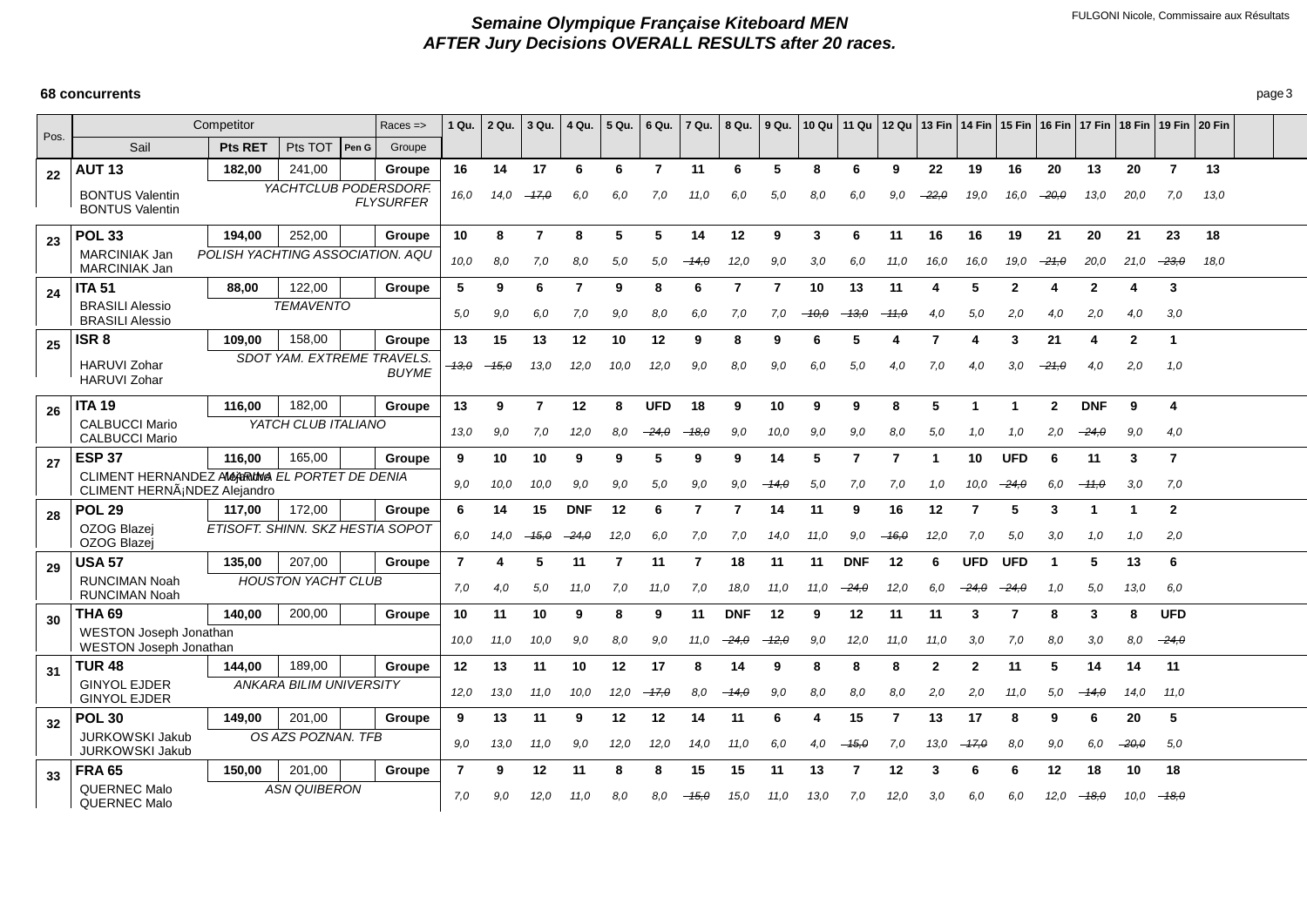|      |                                                                          | Competitor                           |                              |       | $Races = >$    | 1 Qu.      | 2 Qu.      | 3 Qu.      | 4 Qu.   | 5 Qu.      | 6 Qu.      | 7 Qu.      | 8 Qu.      | 9 Qu.         |            |      |            |            |            |            |                       |                |                | 10 Qu   11 Qu   12 Qu   13 Fin   14 Fin   15 Fin   16 Fin   17 Fin   18 Fin   19 Fin   20 Fin |  |
|------|--------------------------------------------------------------------------|--------------------------------------|------------------------------|-------|----------------|------------|------------|------------|---------|------------|------------|------------|------------|---------------|------------|------|------------|------------|------------|------------|-----------------------|----------------|----------------|-----------------------------------------------------------------------------------------------|--|
| Pos. | Sail                                                                     | <b>Pts RET</b>                       | Pts TOT                      | Pen G | Groupe         |            |            |            |         |            |            |            |            |               |            |      |            |            |            |            |                       |                |                |                                                                                               |  |
| 34   | <b>GER 22</b>                                                            | 170.00                               | 239.00                       |       | Groupe         | 11         | 12         | 12         | 12      | -9         | <b>DNF</b> | 21         | <b>DNF</b> | 8             | 6          | 8    | 14         | 15         | 12         | 9          | 13                    | $\overline{7}$ | 12             | 10                                                                                            |  |
|      | VOSTER Jan<br>VöSTER Jan                                                 | <b>WURTTEMBERGISCHER YACHT CLUB.</b> |                              |       | OZ             | 11,0       | 12,0       | 12.0       | 12,0    | 9.0        | $-24.0$    | $-21.0$    | $-24.0$    | 8,0           | 6.0        | 8,0  | 14,0       | 15,0       | 12,0       | 9,0        | 13.0                  | 7.0            | 12,0           | 10,0                                                                                          |  |
| 35   | <b>FRA 41</b>                                                            | 172,00                               | 238,00                       |       | Groupe         | 14         | 7          | 8          | 6       | 10         | 10         | 10         | 11         | <b>DNF</b>    | 9          | 11   | <b>DNF</b> | 9          | 18         | 14         | 10                    | 13             | 18             | 12                                                                                            |  |
|      | PICARD Anthony<br>PICARD Anthony                                         |                                      | <b>KWM</b>                   |       |                | 14,0       | 7.0        | 8.0        | 6.0     | 10,0       | 10,0       | 10,0       | 11,0       | $-24, \theta$ | 9,0        | 11.0 | $-24,0$    | 9,0        | $-18,0$    | 14,0       | 10,0                  | 13,0           | 18,0           | 12,0                                                                                          |  |
| 36   | <b>POL 31</b>                                                            | 178,00                               | 235,00                       |       | Groupe         | 8          | 11         | 9          | 7       | 18         | 11         | 11         | 10         | 10            | 10         | 16   | 12         | 14         | 14         | 19         | 20                    | 10             | 17             | 8                                                                                             |  |
|      | WOJCIECHOWSKI NSKAZAERGO HESTIA SOPOT. FLASHPOIN<br>WOJCIECHOWSKI Michal |                                      |                              |       |                | 8,0        | 11,0       | 9,0        | 7.0     | $-18,0$    | 11.0       | 11.0       | 10,0       | 10,0          | 10,0       | 16,0 | 12,0       | 14,0       | 14.0       | $-19,0$    | $\scriptstyle{-20.0}$ | 10,0           | 17.0           | 8,0                                                                                           |  |
| 37   | <b>CZE 40</b>                                                            | 179,00                               | 235,00                       |       | Groupe         | 14         | 19         | 13         | 10      | 14         | 12         | 10         | 15         | 13            | 18         | 13   | 8          | 8          | 19         | 10         | 7                     | 12             | $\overline{7}$ | 13                                                                                            |  |
|      | <b>KOSKA Voitech</b><br><b>KOSKA Voitech</b>                             |                                      | TJ SAILING PALAVA            |       |                | 14.0       | $-19,0$    | 13.0       | 10,0    | 14,0       | 12,0       | 10,0       | 15.0       | 13,0          | $-48.0$    | 13,0 | 8,0        | 8.0        | $-19,0$    | 10,0       | 7,0                   | 12,0           | 7,0            | 13,0                                                                                          |  |
| 38   | <b>AUS 54</b>                                                            | 182,00                               | 238,00                       |       | Groupe         | 12         | <b>DNF</b> | 15         | 16      | 10         | 15         | 13         | 10         | 8             | 15         | 8    | 10         | 10         | 13         | 16         | 14                    | 9              | 11             | 9                                                                                             |  |
|      | <b>PULLEN Zac</b><br><b>PULLEN Zac</b>                                   | ROYAL YACHT CLUB OF TASMANIA /       |                              |       |                | 12,0       | $-24,0$    | 15.0       | $-16,0$ | 10,0       | 15,0       | 13,0       | 10.0       | 8,0           | 15,0       | 8,0  | 10,0       | 10,0       | 13,0       | $-16,0$    | 14,0                  | 9,0            | 11,0           | 9,0                                                                                           |  |
| 39   | <b>MEX 56</b>                                                            | 198,00                               | 270,00                       |       | Groupe         | <b>DNF</b> | 8          | 4          | 15      | 13         | <b>DNF</b> | <b>DNF</b> | <b>DNF</b> | 11            | 5          | 18   | 5          | 21         | 8          | 4          | 22                    | 20             | 6              | 14                                                                                            |  |
|      | <b>VILLEGAS Xantos</b><br><b>VILLEGAS Xantos</b>                         |                                      | <b>SOMOS MEXICO</b>          |       |                | $-24.0$    | 8,0        | 4,0        | 15,0    | 13,0       | $-24.0$    | $-24.0$    | 24,0       | 11.0          | 5,0        | 18.0 | 5,0        | 21,0       | 8.0        | 4,0        | 22,0                  | 20,0           | 6,0            | 14,0                                                                                          |  |
|      | <b>FRA 16</b>                                                            | 203,00                               | 275,00                       |       | Groupe         | 9          | 12         | <b>DNF</b> | 8       | <b>DNF</b> | 13         | 12         | <b>DNF</b> | 13            | 12         | 5    | 7          | <b>DNF</b> | 11         | 15         | 18                    | 19             | 5              | 20                                                                                            |  |
| 40   | <b>DEREEPER Ulysse</b>                                                   |                                      |                              |       | C W ADVENTURES | 9.0        | 12,0       | $-24,0$    | 8,0     | $-24,0$    | 13,0       | 12,0       | $-24.0$    | 13,0          | 12,0       | 5.0  | 7,0        | 24,0       | 11,0       | 15,0       | 18,0                  | 19,0           | 5,0            | 20,0                                                                                          |  |
| 41   | <b>ANT 42</b>                                                            | 208,00                               | 264,00                       |       | Groupe         | 8          | 13         | 8          | 10      | 15         | 16         | 16         | 16         | 15            | 18         | 10   | 10         | 16         | 21         | 17         | 15                    | 8              | 16             | 16                                                                                            |  |
|      | <b>TYSON Tiger</b><br><b>TYSON Tiger</b>                                 |                                      | AYC                          |       |                | 8,0        | 13,0       | 8,0        | 10,0    | 15,0       | 16.0       | 16.0       | 16.0       | 15,0          | $-18.0$    | 10,0 | 10,0       | 16,0       | $-21,0$    | $-17,0$    | 15,0                  | 8,0            | 16,0           | 16,0                                                                                          |  |
| 42   | <b>ESP 28</b>                                                            | 215.00                               | 277,00                       |       | Groupe         | 13         | 11         | 14         | 14      | 13         | 14         | 13         | 10         | 12            | 12         | 12   | <b>DNF</b> | 17         | 16         | 13         | 19                    | 16             | 15             | 19                                                                                            |  |
|      | <b>CORTES Bernat</b><br><b>CORTES Bernat</b>                             |                                      | <b>CLUB NAUTIC EL BALIS</b>  |       |                | 13,0       | 11,0       | 14,0       | 14,0    | 13,0       | 14.0       | 13,0       | 10.0       | 12,0          | 12,0       | 12,0 | $-24,0$    | 17,0       | 16,0       | 13,0       | $-19,0$               | 16.0           | 15.0           | $-19.0$                                                                                       |  |
| 43   | ISR <sub>9</sub>                                                         | 217.00                               | 285,00                       |       | Groupe         | 12         | 14         | 15         | 15      | 13         | <b>DNF</b> | 13         | 11         | 12            | 15         | 17   | 16         | 20         | 9          | 12         | 11                    | 15             | <b>DNF</b>     | 17                                                                                            |  |
|      | PAZ Yael<br>PAZ Yael                                                     |                                      | <b>SDOT YAM SAILING CLUB</b> |       |                | 12,0       | 14,0       | 15,0       | 15,0    | 13,0       | $-24.0$    | 13,0       | 11.0       | 12,0          | 15,0       | 17.0 | 16,0       | $-20,0$    | 9,0        | 12,0       | 11.0                  | 15.0           | $-24.0$        | 17.0                                                                                          |  |
| 44   | <b>GBR 14</b>                                                            | 218,00                               | 290,00                       |       | Groupe         | 8          | 10         | 9          | 13      | 16         | 3          |            | 6          | 16            | <b>DNF</b> | 4    | 9          | <b>DNF</b> | <b>DNF</b> | <b>DNF</b> | <b>DNF</b>            | <b>DNF</b>     | <b>DNF</b>     | <b>DNF</b>                                                                                    |  |
|      | <b>BRIDGE Guy</b><br><b>BRIDGE Guy</b>                                   |                                      |                              |       |                | 8.0        | 10,0       | 9,0        | 13,0    | 16,0       | 3,0        | 4.0        | 6.0        | 16.0          | $-24.0$    | 4.0  | 9,0        | $-24.0$    | -24.0      | 24,0       | 24.0                  | 24,0           | 24,0           | 24,0                                                                                          |  |
| 45   | <b>FRA 60</b>                                                            | 236.00                               | 292,00                       |       | Groupe         | 11         | 15         | 12         | 14      | 15         | 14         | 17         | 12         | 17            | 13         | 14   | 14         | 19         | 20         | 18         | 16                    | 17             | 19             | 15                                                                                            |  |
|      | PEREZ Enzo<br>PEREZ enzo                                                 |                                      | <b>MASSILIA KITE</b>         |       |                | 11,0       | 15,0       | 12,0       | 14,0    | 15,0       | 14.0       | $-17,0$    | 12,0       | 17.0          | 13,0       | 14.0 | 14.0       | $-19,0$    | $-20,0$    | 18,0       | 16,0                  | 17,0           | 19.0           | 15,0                                                                                          |  |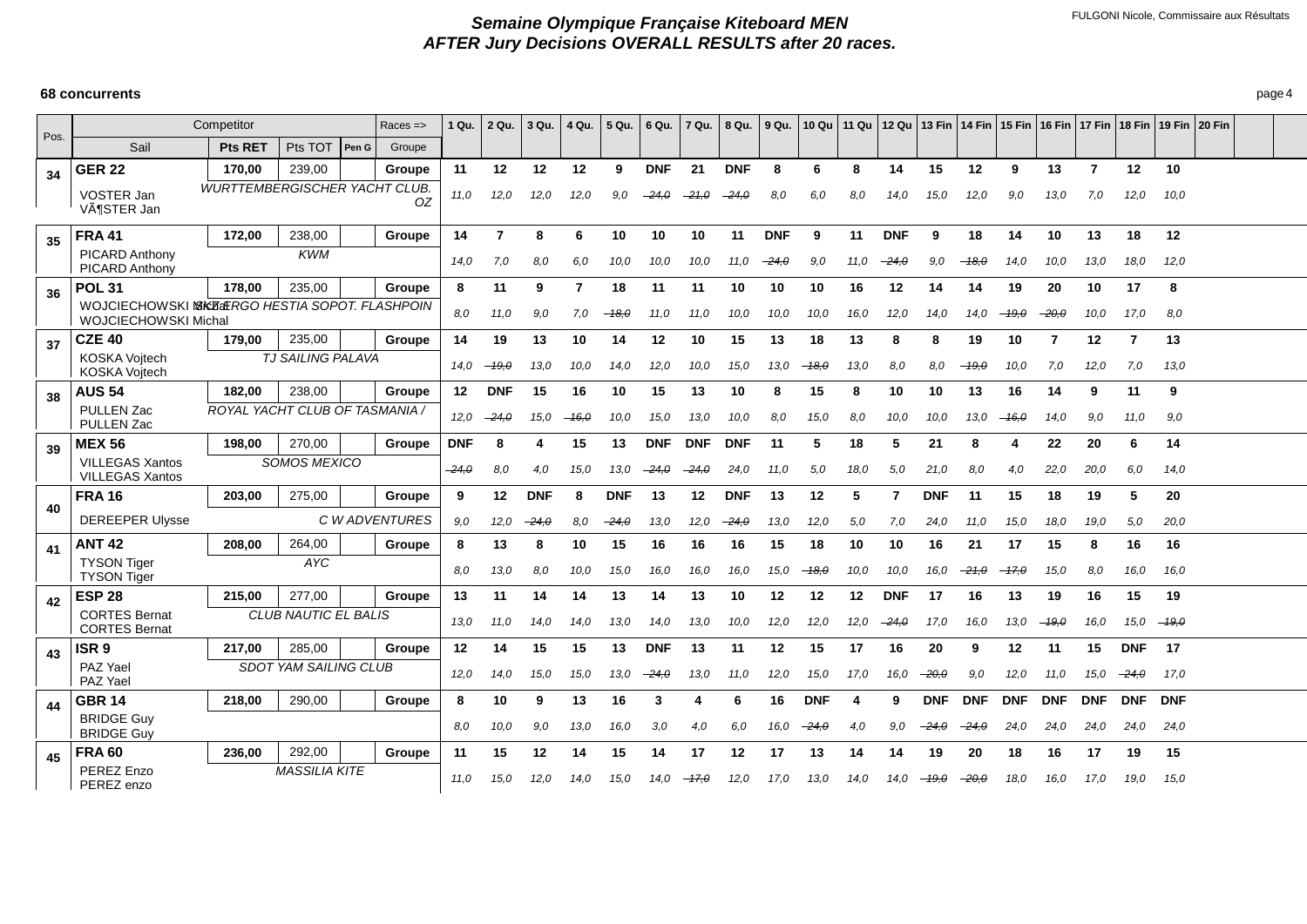|      |                                                        | Competitor     |                                  | $Races = >$ | 1 Qu.   | 2 Qu.    | 3 Qu.      | 4 Qu.   | 5 Qu.      | 6 Qu.      | 7 Qu.   | 8 Qu.          | 9 Qu.      |            |            |      |              |               |            |                |              |              |                         | 10 Qu   11 Qu   12 Qu   13 Fin   14 Fin   15 Fin   16 Fin   17 Fin   18 Fin   19 Fin   20 Fin |  |
|------|--------------------------------------------------------|----------------|----------------------------------|-------------|---------|----------|------------|---------|------------|------------|---------|----------------|------------|------------|------------|------|--------------|---------------|------------|----------------|--------------|--------------|-------------------------|-----------------------------------------------------------------------------------------------|--|
| Pos. | Sail                                                   | <b>Pts RET</b> | Pts TOT<br>Pen G                 | Groupe      |         |          |            |         |            |            |         |                |            |            |            |      |              |               |            |                |              |              |                         |                                                                                               |  |
| 46   | <b>ESP 27</b>                                          | 250.00         | 319.00                           | Groupe      | 18      | 12       | 14         | 17      | <b>DNF</b> | 19         | 14      | $\overline{7}$ | 13         | 16         | 10         | 18   | 18           | 15            | <b>UFD</b> | 17             | 21           | 21           | 21                      |                                                                                               |  |
|      | ESPI VAñO Jacobo<br>ESPI VAñO jacobo                   |                | VALENCIAMAR/FONE/MANERA/         |             | 18,0    | 12,0     | 14.0       | 17.0    | $-24.0$    | 19.0       | 14,0    | 7,0            | 13,0       | 16,0       | 10,0       | 18,0 | 18,0         | 15,0          | $-24.0$    | 17,0           | $-21,0$      | 21,0         | 21,0                    |                                                                                               |  |
| 47   | <b>AUS 53</b>                                          | 141.00         | 206,00                           | Groupe      | 15      | 16       | 16         | 17      | 14         | 9          | 12      | 12             | <b>DNF</b> | 15         | <b>DNF</b> | 13   | 1            |               |            | 3              | 8            | $\mathbf{2}$ | 3                       |                                                                                               |  |
|      | <b>LANDWEHR Alex</b><br><b>LANDWEHR Alex</b>           |                | FLYSURFER, ACTION SPORTS WA.     | PER         | 15,0    | 16.0     | 16.0       | $-17,0$ | 14.0       | 9,0        | 12.0    | 12.0           | $-24.0$    | 15,0       | $-24.0$    | 13,0 | 1.0          | 1.0           | 1,0        | 3,0            | 8,0          | 2.0          | 3,0                     |                                                                                               |  |
| 48   | <b>SUI 20</b>                                          | 154,00         | 211,00                           | Groupe      | 15      | 16       | <b>DNF</b> | 13      | 16         | 12         | 17      | 13             | 14         | 12         | 14         | 15   | 9            | 2             | 2          | 1              | 6            | 6            | 4                       |                                                                                               |  |
|      | <b>KESSLER Bruce</b><br><b>KESSLER Bruce</b>           |                | SWISS KITESAILING ASSOCATION. BE |             | 15.0    | $-46.0$  | $-24,0$    | 13,0    | 16.0       | 12.0       | $-17.0$ | 13,0           | 14.0       | 12,0       | 14,0       | 15,0 | 9.0          | 2,0           | 2,0        | 1,0            | 6,0          | 6,0          | 4,0                     |                                                                                               |  |
| 49   | <b>POL 34</b>                                          | 167,00         | 228,00                           | Groupe      | 18      | 17       | 18         | 18      | 17         | 13         | 19      | <b>DNF</b>     | 10         | 17         | 11         | 9    | 6            | 11            | 3          | 4              | 11           | -1           | $\overline{\mathbf{1}}$ |                                                                                               |  |
|      | <b>SZYMIEC Piotr</b><br><b>SZYMIEC Piotr</b>           |                | SKZ SOPOT, POLISH YACHTING ASSOC |             | $-18.0$ | 17,0     | 18,0       | 18,0    | 17.0       | 13.0       | $-19,0$ | –24.0          | 10,0       | 17.0       | 11.0       | 9,0  | 6.0          | 11.0          | 3,0        | 4.0            | 11.0         | 1,0          | 1.0                     |                                                                                               |  |
| 50   | <b>FRA 35</b>                                          | 182.00         | 252,00                           | Groupe      | 15      | 16       | 14         | 16      | 17         | 13         | 15      | 14             | <b>DNF</b> | 14         | 14         | 15   | 5            | <b>DNF</b>    | 7          | <b>DNF</b>     |              | 4            | $\overline{2}$          |                                                                                               |  |
|      | DE JAHAM Nell<br>DE JAHAM Nell                         |                | AKG                              |             | 15,0    | 16,0     | 14,0       | 16,0    | 17,0       | 13,0       | 15,0    | 14,0           | $-24,0$    | 14,0       | 14,0       | 15,0 | 5,0          | $-23, \theta$ | 7,0        | $-23,0$        | 1,0          | 4,0          | 2,0                     |                                                                                               |  |
| 51   | ISR <sub>7</sub>                                       | 182.00         | 244,00                           | Groupe      | 17      | 20       | 16         | 15      | 17         | 18         | 16      | 14             | 16         | <b>DNF</b> | 15         | 15   | 10           | 3             |            | $\overline{2}$ | 3            | 10           | 9                       |                                                                                               |  |
|      | <b>BASIK TASHTASH Tal</b><br><b>BASIK TASHTASH Tal</b> |                | <b>EILAT</b>                     |             | 17.0    | -20.0    | 16.0       | 15,0    | 17.0       | $-18,0$    | 16,0    | 14,0           | 16,0       | $-24.0$    | 15,0       | 15,0 | 10,0         | 3,0           | 4,0        | 2,0            | 3,0          | 10,0         | 9.0                     |                                                                                               |  |
| 52   | THA 4                                                  | 184,00         | 250,00                           | Groupe      | 14      | 17       | <b>DNF</b> | 19      | 18         | 18         | 18      | 17             | 18         | 11         | 12         | 13   | 3            | Δ             | 6          | 6              | $\mathbf{2}$ | 7            | <b>DNF</b>              |                                                                                               |  |
|      | <b>RUPCHOM Sarun</b><br><b>RUPCHOM Sarun</b>           |                |                                  |             | 14,0    | 17.0     | $-24,0$    | $-49,0$ | 18,0       | 18,0       | 18,0    | 17,0           | 18,0       | 11,0       | 12,0       | 13,0 | 3,0          | 4,0           | 6,0        | 6,0            | 2.0          | 7,0          | $-23,0$                 |                                                                                               |  |
| 53   | <b>CZE 46</b>                                          | 193.00         | 254,00                           | Groupe      | 16      | 17       | <b>DNF</b> | 14      | 14         | 15         | 12      | 16             | 17         | 16         | 13         | 17   | 8            | 5             | 20         | 10             | 7            | 3            | 10                      |                                                                                               |  |
|      | <b>HOUSTEK Jindrich</b><br><b>HOUSTEK Jindrich</b>     |                | YC CERE                          |             | 16.0    | $-47.0$  | $-24.0$    | 14,0    | 14.0       | 15,0       | 12,0    | 16.0           | 17.0       | 16,0       | 13,0       | 17,0 | 8,0          | 5,0           | -20.0      | 10,0           | 7,0          | 3,0          | 10,0                    |                                                                                               |  |
| 54   | <b>FRA 67</b>                                          | 197.00         | 254,00                           | Groupe      | 17      | 15       | 19         | 19      | 15         | 16         | 17      | 17             | 17         | 16         | 19         | 17   | -7           | 6             | 5          | 17             | 4            | 5            | 6                       |                                                                                               |  |
|      | MOREL Jean-romain<br><b>JEAN ROMAIN MOREL</b>          |                | C V ARCACHON                     |             | 17.0    | 15.0     | $-49.0$    | –19,0   | 15,0       | 16,0       | 17,0    | 17,0           | 17,0       | 16,0       | $-49,0$    | 17,0 | 7,0          | 6,0           | 5,0        | 17,0           | 4,0          | 5,0          | 6,0                     |                                                                                               |  |
| 55   | <b>FRA 36</b>                                          | 205.00         | 271,00                           | Groupe      | 17      | 18       | 17         | 20      | 11         | 14         | 20      | 15             | 15         | 14         | 18         | 13   | $\mathbf{2}$ | 7             | 8          | 5              | <b>DSQi</b>  | 11           | <b>DNF</b>              |                                                                                               |  |
|      | <b>LABORDERE Paul</b><br>LABORDÃ RE Paul               |                | <b>EUSKAL KITE</b>               |             | 17.0    | 18.0     | 17.0       | -20.0   | 11.0       | 14.0       | 20,0    | 15.0           | 15,0       | 14.0       | 18.0       | 13,0 | 2.0          | 7,0           | 8,0        | 5,0            | -23.0        | 11,0         | $-23.0$                 |                                                                                               |  |
| 56   | <b>FRA 61</b>                                          | 223,00         | 290,00                           | Groupe      | 20      | 22       | 18         | 21      | 19         | <b>DNF</b> | 16      | 18             | 18         | 21         | 16         | 18   | 11           | 10            | 10         | 9              | 5            | 9            | 5                       |                                                                                               |  |
|      | <b>COGUIEC Matheo</b><br>MATHéO Coquiec                |                | <b>NEWKITE</b>                   |             | 20,0    | $-22, 0$ | 18,0       | $-21,0$ | 19,0       | $-24,0$    | 16,0    | 18,0           | 18,0       | 21,0       | 16,0       | 18,0 | 11.0         | 10,0          | 10,0       | 9,0            | 5,0          | 9,0          | 5,0                     |                                                                                               |  |
| 57   | <b>FRA 62</b>                                          | 225,00         | 288,00                           | Groupe      | 18      | 19       | <b>DNF</b> | 18      | 16         | 17         | 18      | 13             | 16         | 20         | 15         | 14   | 13           | 8             | 16         | 8              | 15           | 13           | $\overline{7}$          |                                                                                               |  |
|      | <b>DE MOURGUES Marius</b><br>DE MOURGUES Marius        |                |                                  |             | 18.0    | $-19.0$  | $-24.0$    | 18,0    | 16.0       | 17.0       | 18.0    | 13,0           | 16.0       | $-20.0$    | 15.0       | 14,0 | 13,0         | 8.0           | 16,0       | 8.0            | 15,0         | 13,0         | 7.0                     |                                                                                               |  |